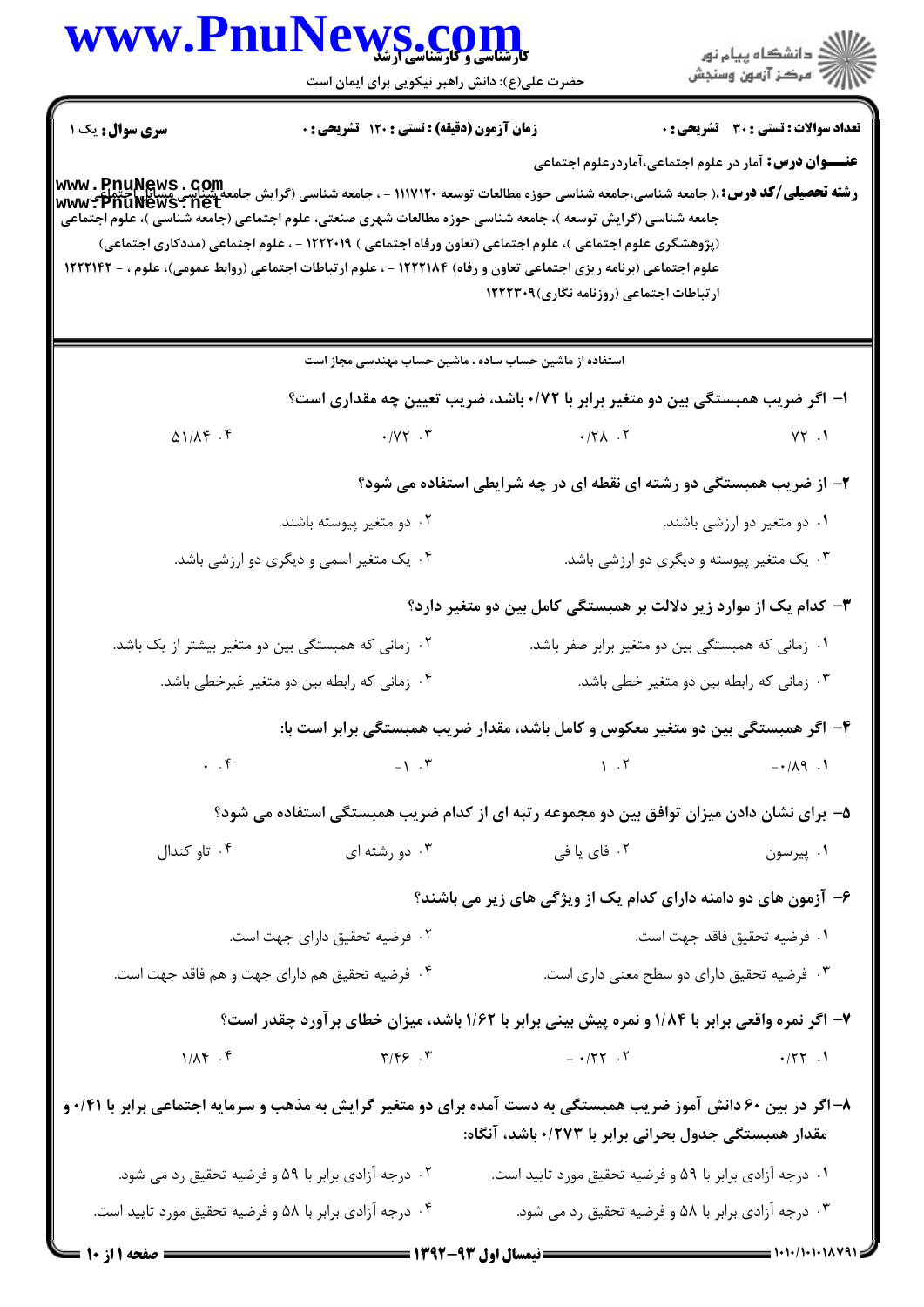

 $= 1.1.11.111141$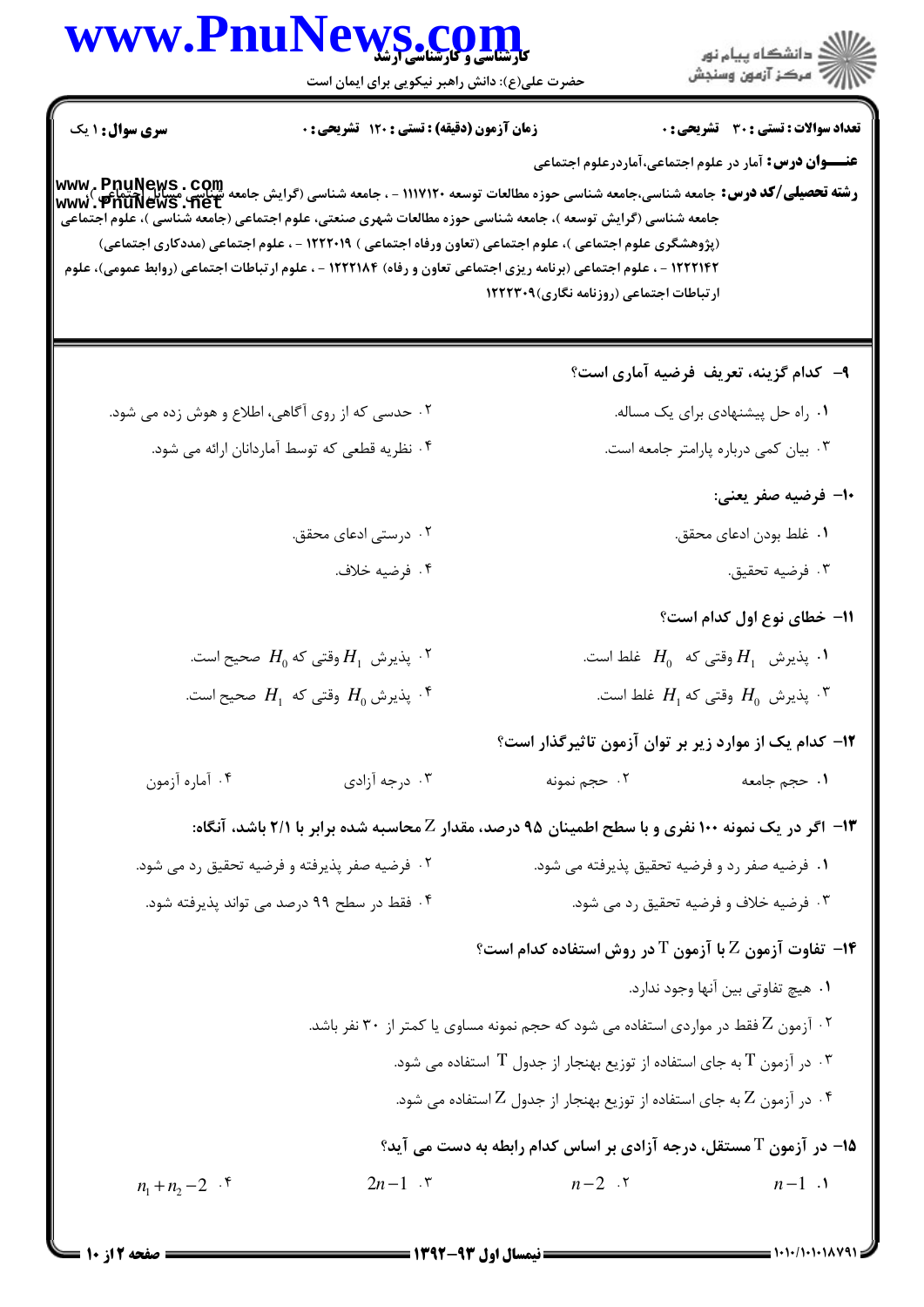حضرت علی(ع): دانش راهبر نیکویی برای ایمان است

| <b>سری سوال : ۱ یک</b>                                                                                                        | زمان آزمون (دقیقه) : تستی : ۱۲۰ تشریحی : ۰                                                                                                                                                                                                                                                                                                  |                                          | <b>تعداد سوالات : تستی : 30 ٪ تشریحی : 0</b>                                                                                                                                                                                                                       |  |
|-------------------------------------------------------------------------------------------------------------------------------|---------------------------------------------------------------------------------------------------------------------------------------------------------------------------------------------------------------------------------------------------------------------------------------------------------------------------------------------|------------------------------------------|--------------------------------------------------------------------------------------------------------------------------------------------------------------------------------------------------------------------------------------------------------------------|--|
|                                                                                                                               | جامعه شناسی (گرایش توسعه )، جامعه شناسی حوزه مطالعات شهری صنعتی، علوم اجتماعی (جامعه شناسی )، علوم اجتماعی<br>(پژوهشگری علوم اجتماعی )، علوم اجتماعی (تعاون ورفاه اجتماعی ) ۱۲۲۲۰۱۹ - ، علوم اجتماعی (مددکاری اجتماعی)<br>۱۲۲۲۱۴۲ - ، علوم اجتماعی (برنامه ریزی اجتماعی تعاون و رفاه) ۱۲۲۲۱۸۴ - ، علوم ارتباطات اجتماعی (روابط عمومی)، علوم | ارتباطات اجتماعی (روزنامه نگاری) ۱۲۲۲۳۰۹ | <b>عنـــوان درس:</b> آمار در علوم اجتماعی،آماردرعلوم اجتماعی<br><b>www , PnuNews . COm</b><br>Www , Cearey (م <b>شته تحصیلی/کد درس:</b> جامعه شناسی جواز مطالعات توسعه ۱۱۱۷۱۲۰ - ، جامعه شناسی (گرایش جامعه علمت Mww <b>. PnuNews . net</b><br>Www . PnuNews . net |  |
|                                                                                                                               |                                                                                                                                                                                                                                                                                                                                             |                                          | ۱۶– کدام گزینه صحیح است؟                                                                                                                                                                                                                                           |  |
| $t$ . $t$ وابسته در حقیقت همان $t$ تک نمونه ای است.                                                                           |                                                                                                                                                                                                                                                                                                                                             |                                          |                                                                                                                                                                                                                                                                    |  |
| ۰۲ مستقل در حقیقت همان t تک نمونه ای است.                                                                                     |                                                                                                                                                                                                                                                                                                                                             |                                          |                                                                                                                                                                                                                                                                    |  |
| ۰۳ تحلیل واریانس در حقیقت همان زوج های جور شده است.                                                                           |                                                                                                                                                                                                                                                                                                                                             |                                          |                                                                                                                                                                                                                                                                    |  |
| ۰۴ وابسته در حقیقت همان زوج های جور شده است.                                                                                  |                                                                                                                                                                                                                                                                                                                                             |                                          |                                                                                                                                                                                                                                                                    |  |
| ۱۷- در طرح زوج های همتا، ضریب همبستگی مثبت بالا نشانه چیست؟                                                                   |                                                                                                                                                                                                                                                                                                                                             |                                          |                                                                                                                                                                                                                                                                    |  |
|                                                                                                                               | ۲. همگنی افراد در دو گروه.                                                                                                                                                                                                                                                                                                                  |                                          | ۰۱ ناهمگنی افراد در دو گروه.                                                                                                                                                                                                                                       |  |
|                                                                                                                               | ۰۴ افزايش خطاي معيار.                                                                                                                                                                                                                                                                                                                       |                                          | ۰۳ کاهش توان آزمون.                                                                                                                                                                                                                                                |  |
|                                                                                                                               |                                                                                                                                                                                                                                                                                                                                             |                                          | ۱۸– اگر خطای نوع اول، ۰/۰۱ و توان آزمون، ۰/۹۵ باشد، مقدار خطای نوع دوم کدام است؟                                                                                                                                                                                   |  |
| .99.9                                                                                                                         | $\cdot$ /9 $\cdot$ . $\cdot$ $\cdot$                                                                                                                                                                                                                                                                                                        | $\cdot/\Delta$ . T                       | $\cdot / \cdot \vartriangle$ .                                                                                                                                                                                                                                     |  |
|                                                                                                                               |                                                                                                                                                                                                                                                                                                                                             |                                          | ۱۹– کدام یک از آزمون های زیر ناپارامتریک نیست؟                                                                                                                                                                                                                     |  |
| ۰۴ تحلیل واریانس                                                                                                              | ۰۳ نشانه                                                                                                                                                                                                                                                                                                                                    | ۰۲ مان-ویتنی                             | ۰۱ مجذور خی                                                                                                                                                                                                                                                        |  |
| +۲- اگر مقدار F در تحلیل واریانس یک راهه معنی دار باشد، برای مقایسه میانگین جفت جفت گروه ها از کدام روش ها استفاده<br>می شود؟ |                                                                                                                                                                                                                                                                                                                                             |                                          |                                                                                                                                                                                                                                                                    |  |
| ۰۲ توکی، شفه، میانه، نیومن کولز.                                                                                              |                                                                                                                                                                                                                                                                                                                                             |                                          | ۰۱ توکی، شفه، نیومن کولز.                                                                                                                                                                                                                                          |  |
| ۰۴ میانه، من ویتنی، نیومن کولز.                                                                                               |                                                                                                                                                                                                                                                                                                                                             |                                          | ۰۳ من ويتني، شفه، نيومن كولز.                                                                                                                                                                                                                                      |  |
|                                                                                                                               |                                                                                                                                                                                                                                                                                                                                             |                                          | ا۲- اگر مقدار ۳۲/۷۸ = MSb و مقدار ۱۱/۶۱ = MSw باشد، مقدار F کدام است؟                                                                                                                                                                                              |  |
| $\cdot$ / $\uparrow$ $\uparrow$ $\uparrow$ $\uparrow$                                                                         | $f(f)/f'g$ .                                                                                                                                                                                                                                                                                                                                | $Y \wedge \cdot / \Delta Y$ .            | $Y/\Lambda Y$ .                                                                                                                                                                                                                                                    |  |
| <b>۲۲</b> - کدام یک از این آزمون ها مشابه T دو گروه مستقل برای داده های ترتیبی می باشد؟                                       |                                                                                                                                                                                                                                                                                                                                             |                                          |                                                                                                                                                                                                                                                                    |  |
| ۰۴ مان-ویتنی                                                                                                                  | ۰۳ کروسکال- والیس                                                                                                                                                                                                                                                                                                                           | ۰۲ مجذور خی                              | ۰۱ توکی                                                                                                                                                                                                                                                            |  |
|                                                                                                                               |                                                                                                                                                                                                                                                                                                                                             |                                          |                                                                                                                                                                                                                                                                    |  |

ے<br>کا اللہ کا استگاہ پیام نور<br>کا اللہ میکز آزمون وسنجش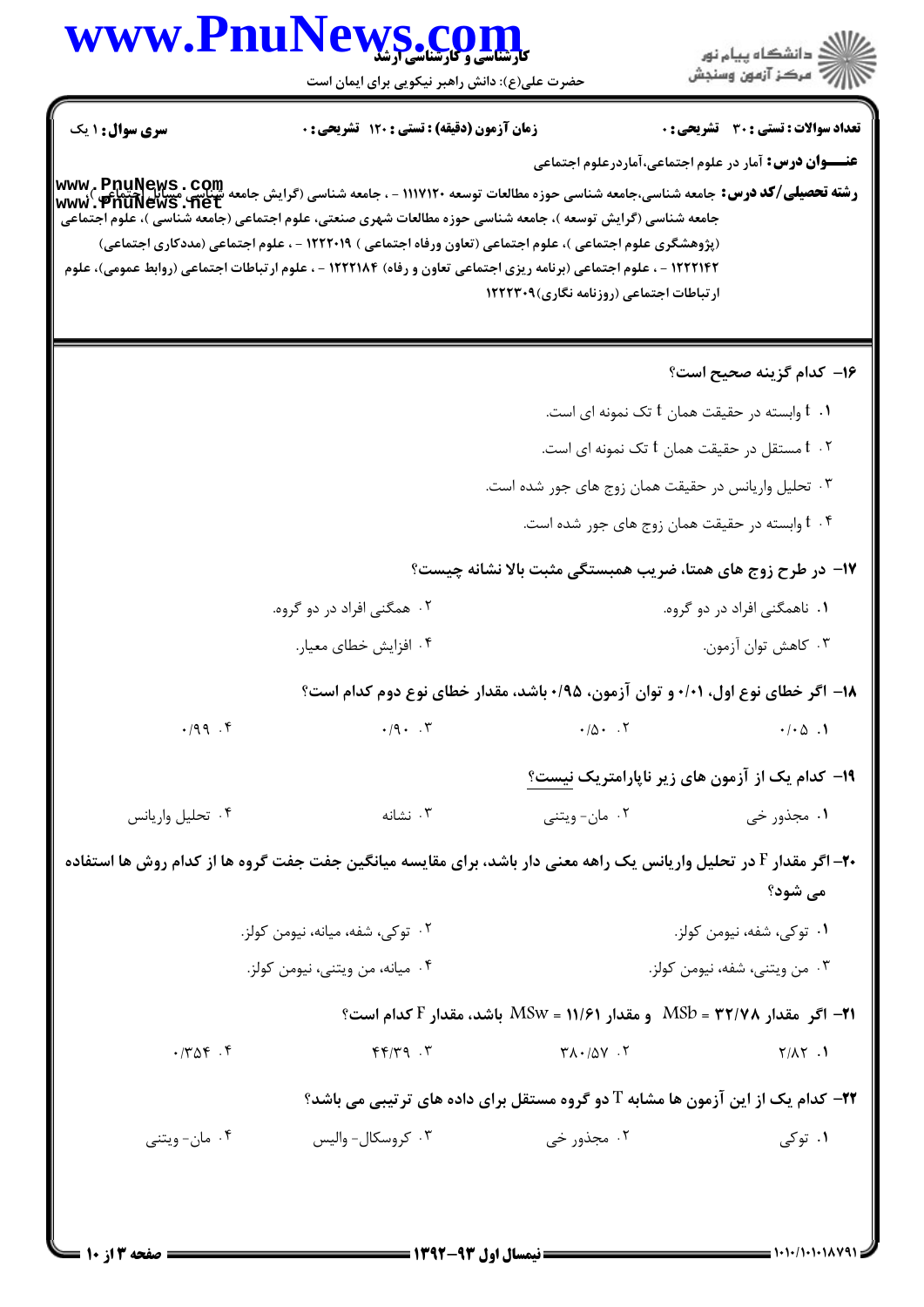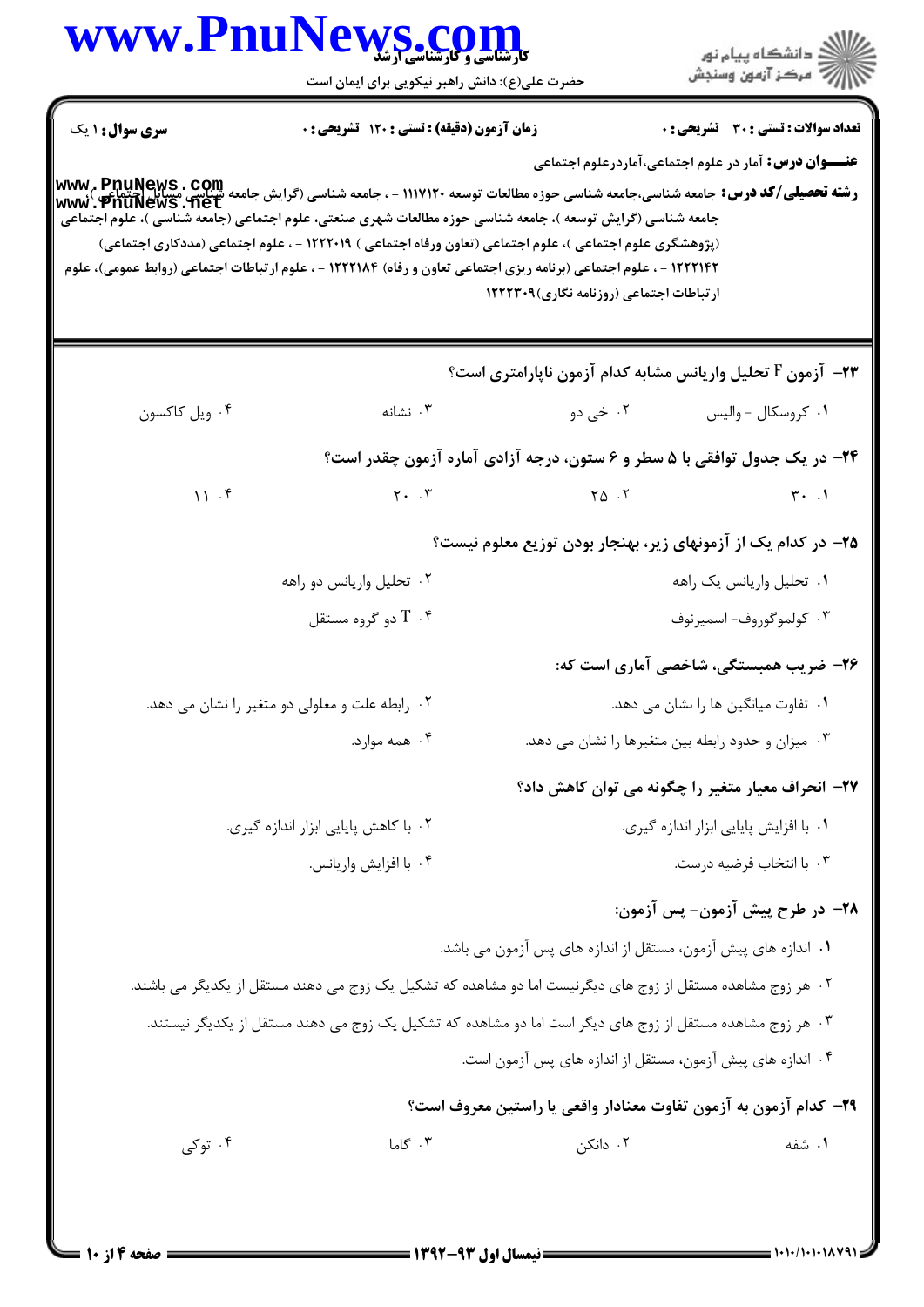



حضرت علي(ع): دانش راهبر نيكويي براي ايمان است

**عنــــوان درس:** آمار در علوم اجتماعی،آماردرعلوم اجتماعی **www , PnuNews , COm**<br>ر**شته تحصیلی/کد درس:** جامعه شناسی،جامعه شناسی حوزه مطالعات توسعه ۱۱۱۷۱۲۰ - ، جامعه شناسی (گرایش جامعه شباسی مسائل تعداد سوالات : تستي تشريحي زمان آزمون (دقيقه) : تستي تشريحي سري سوال & % (: %)(: ( '(: : : جامعه شناسي (گرايش توسعه )، جامعه شناسي حوزه مطالعات شهري صنعتي، علوم اجتماعي (جامعه شناسي )، علوم اجتماعي (پژوهشگری علوم اجتماعی )، علوم اجتماعی (تعاون ورفاه اجتماعی ) ۱۲۲۲۰۱۹ - ، علوم اجتماعی (مددکاری اجتماعی) ۱۲۲۲۱۴۲ - ، علوم اجتماعی (برنامه ریزی اجتماعی تعاون و رفاه) ۱۲۲۲۱۸۴ - ، علوم ارتباطات اجتماعی (روابط عمومی)، علوم ار تباطات اجتماعی (روزنامه نگاری) ۱۲۲۲۳۰۹ ۳۰ - در همه مسائلی که بتوان از آزمون  ${\rm U}$  من ویتنی استفاده کرد، مجموع دو مقدار ممکن برابرکدام گزینه می باشد؟  $n_1 \times n_2$ .  $n_1 - n_2$  .  $\mathbf{r}$   $n_1 + n_2$  .  $\mathbf{r}$   $n_1 \times n_2$  $n_1 - n_2$   $\cdot$   $\cdot$   $n_1 + n_2$   $\cdot$   $\cdot$  $n \times U-1$   $\cdot$   $\cdot$ **[www.PnuNews.net](http://pnunews.net)**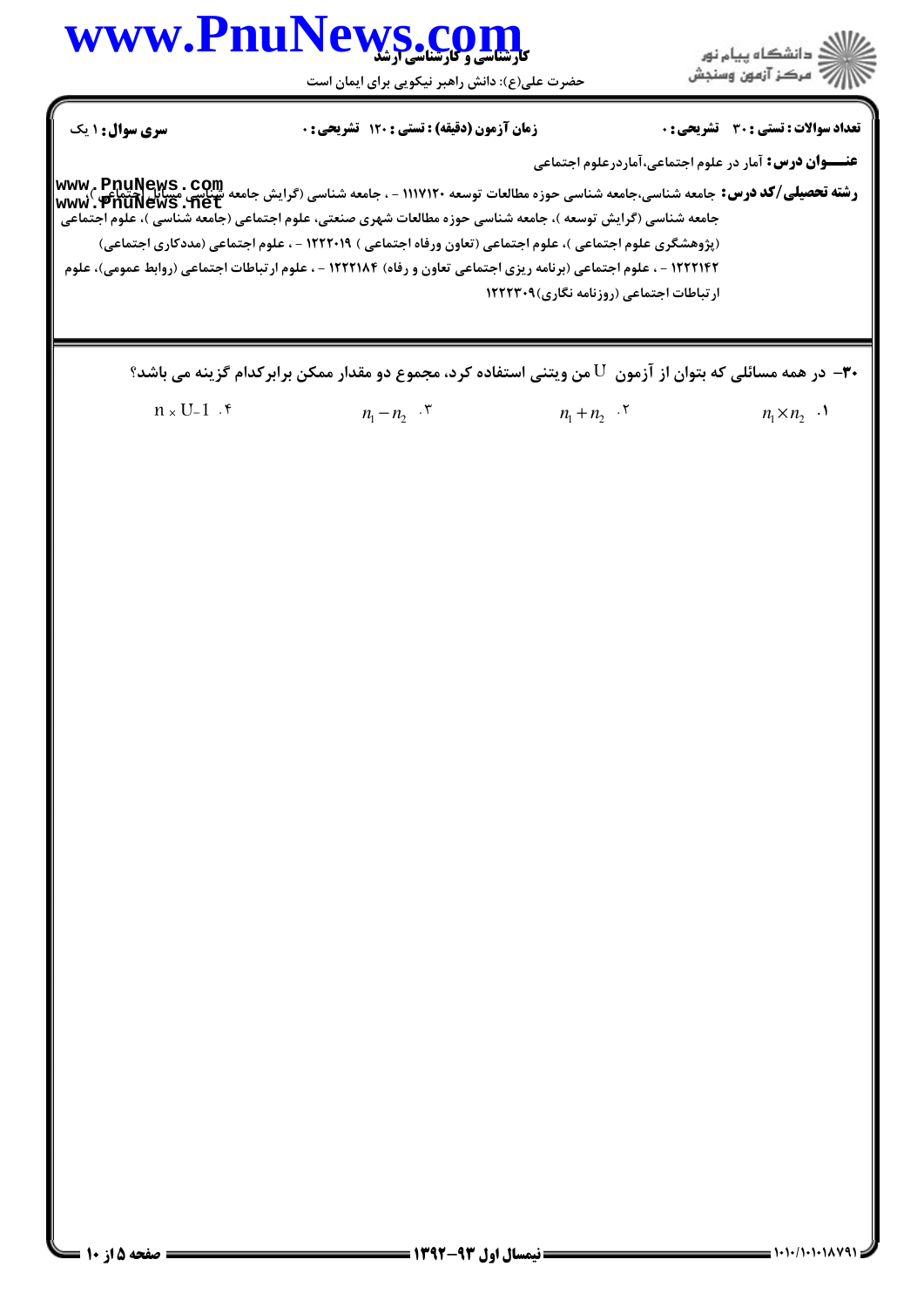#### كارشناسي و كارشناسي ارشد **[www.PnuNews.com](http://www.PnuNews.com)**

حضرت علي(ع): دانش راهبر نيكويي براي ايمان است



**عنــــوان درس:** آمار در علوم اجتماعی،آماردرعلوم اجتماعی ر**شته تحصيلي/كد درس:** جامعه شناسي،جامعه شناسي حوزه مطالعات توسعه ١١١٧١٢٠ - ، جامعه شناسي (گرايش جامعه <del>شنا</del>يت مسائل إجتماعي )،<br>ر**شته تحصيلي/كد درس:** جامعه شناسي،جامعه شناسي حوزه مطالعات توسعه ١١١٧١٢٠ - ، جامعه شناسي (گراي تعداد سوالات : تستي تشريحي زمان آزمون (دقيقه) : تستي تشريحي سري سوال & % (: %)(: ( '(: : : جامعه شناسي (گرايش توسعه )، جامعه شناسي حوزه مطالعات شهري صنعتي، علوم اجتماعي (جامعه شناسي )، علوم اجتماعي (پژوهشگری علوم اجتماعی )، علوم اجتماعی (تعاون ورفاه اجتماعی ) ۱۲۲۲۰۱۹ - ، علوم اجتماعی (مددکاری اجتماعی) ۱۲۲۲۱۴۲ - ، علوم اجتماعی (برنامه ریزی اجتماعی تعاون و رفاه) ۱۲۲۲۱۸۴ - ، علوم ارتباطات اجتماعی (روابط عمومی)، علوم ارتباطات اجتماعی (روزنامه نگاری)۲۲۲۳۰۹ . *Y*  $(X -\overline{X})(Y -\overline{Y})$   $N \sum XY -(\sum X)(\sum Y)$  $(X - \overline{X})^{\mathfrak{p}} \|\sum (Y - \overline{Y})^{\mathfrak{p}}\| \quad \sqrt{\|N\sum X^{\mathfrak{p}} - (\sum X)^{\mathfrak{p}}\|N\sum Y^{\mathfrak{p}} - (\sum Y)^{\mathfrak{p}}\|N\sum Y^{\mathfrak{p}}\|N\sum Y^{\mathfrak{p}}\|N\sum Y^{\mathfrak{p}}\|N\sum Y^{\mathfrak{p}}\|N\sum Y^{\mathfrak{p}}\|N\sum Y^{\mathfrak{p}}\|N\sum Y^{\mathfrak{p}}\|N\sum Y^{\mathfrak{p}}\|N\sum Y^{\mathfrak{p}}$  $(N^{\mathsf{P}} - \mathsf{I})$  $(b)(a)$  $r_{tet} = \frac{(b)(a)}{(a)(b)}$  w *xy pXY*  $\dot{x}y = \frac{v}{N}$   $r_{ho}$ *X S*  $p - \Lambda_t$ *p x*  $p^{-\Lambda} t | p \rangle$   $Q = \rho_{xy} - \rho_x \rho_y$ *bis x*  $\sqrt{p_x q_x \times p_y q_y}$  $\frac{b}{m} = \frac{SS}{m}$  $(X - X)(Y - Y)$   $N \sum XY -(\sum X)(\sum Y)$ *r*  $X - X$ <sup>r</sup>  $\| \sum (Y - Y)^r \|$   $\sqrt{N} \sum X^r - (\sum X)^r \| N \sum Y^r - (\sum Y)^r \|$  $S_{pXY}$   $\sum d$  $r_{xy} = \frac{p_{x1}}{v_{x2}}$   $r_{y}$  $N S_{X, S_Y}$  *N N N N N*  $\overline{N-p}$   $X_p - X_t$   $\overline{p}$  $t = r_{\rm A} \sqrt{\frac{r_{\rm A} r_{\rm B}}{r_{\rm B}}}$  *r*<sub>p</sub>bis  $r^{\mathsf{r}}$   $S_x$   $\sqrt{\mathsf{q}}$  $X_p - X_t(p)$   $\rho_{xy} - p_x p$  $r_{bis} = \frac{p}{q} \left| \frac{P}{q} \right|$  |  $Q$  $S_x$  (*y*)  $\qquad \qquad \sqrt{p_x q_x \times p_y q_y}$ *a b m*  $r_{ho} = \frac{p_{A1}}{v_{B0}}$   $r_{ho} = \rho = 1$  $-X (Y - Y)$   $N \sum XY =\frac{\sqrt{(A-A)(I-I)}}{\sqrt{I}}=$  $\left[\sum (X-\overline{X})^{\nu}\right]\left[\sum (Y-\overline{Y})^{\nu}\right] \quad \sqrt{\left[N \sum X^{\nu}-(\sum X)^{\nu}\right]} \quad N \sum Y^{\nu}-(\sum Y)^{\nu}\right]$ −  $-\mathsf{P}$   $X_p = r_{\rm A} \left| \frac{r_{\rm A}}{r_{\rm B}} \right|$   $r_{\rm p} b i s =$  $-r^{\mathfrak{p}}$  $-X_t(p)$   $p_{xy}$  –  $=\frac{p-1}{S_x}\left(\frac{p}{y}\right)$   $Q=\frac{f^{2}xy-1}{\sqrt{p_xq_x \times p_y}}$  $=\frac{v'(u)}{(a)(h)}$   $w = -\frac{1}{h}$  $\sum (X - \overline{X})(Y - \overline{Y})$   $N \sum XY - (\sum X)(\sum$  $\sum (X - \overline{X})^{\nu}$   $\left| \sum (Y - \overline{Y})^{\nu} \right|$   $\sqrt{N} \sum X^{\nu} - (\sum X)^{\nu} \ln X \sum Y^{\nu} - (\sum Y)^{\nu}$  $\sum d^{\dagger}$  $\mathbf{r}$ 6 1  $\overline{1}$ .<br>۲ 1  $\overline{11}$  $\int^{\mu} (n^{\mu} - n)$  $\chi^{\mathfrak{p}} = m(n-1)$  $a_{xy} = y - bx$ *pxy xy x*  $X_1 - X_2$  *S*  $m(n-1)w$   $y'=a+bX$   $t = \frac{p-1-2p}{p}$  *b*  $S_1^{\mathbf{P}}$   $S_1^{\mathbf{P}}$  *SS*  $n_{\rm i}$   $n_{\rm i}$  $X_1 - X_2$   $\bar{D} - \mu_s D$  $t = \frac{1}{\sqrt{1-\frac{1}{2}}}\frac{1}{t}$  $\mu$ −  $= m (n-1) w$   $y'=a+bX$   $t = \frac{|y-1|+|y|}{|y-x'|}$   $b_{xy} =$ +  $- X_{\mathsf{P}}$   $\bar{D}$  –  $=$   $\frac{1}{\sqrt{1-\frac{1}{2}}}$   $\frac{1}{\sqrt{1-\frac{1}{2}}}$   $\frac{1}{\sqrt{1-\frac{1}{2}}}$   $\frac{1}{\sqrt{1-\frac{1}{2}}}$   $\frac{1}{\sqrt{1-\frac{1}{2}}}$   $\frac{1}{\sqrt{1-\frac{1}{2}}}$  $\begin{vmatrix} 2 & 1 \\ 2 & 1 \end{vmatrix}$  $\mathbf{r}$   $\alpha \mathbf{r}$  $\overline{1}$   $\overline{5}$  $n_1$   $n_1$  $\left| -X_{\mathbb{P}} \right|$   $\left| -\mu_{\mathbb{Q}} \right|$ **[www.PnuNews.com](http://pnunews.com) [www.PnuNews.net](http://pnunews.net)**

 $(n_1 - i)S_1^{\nu} + (n_{\nu} - i)$  $n_1 - 1$ ) $S_1^P + (n_r - 1)S$  $n_1 + n_r - r$   $\bigcap n_i$  *n*  $\left( \frac{(n_1-1)S_1^{\ \mathsf{P}} + (n_{\mathsf{P}}-1)S_{\mathsf{P}}^{\ \mathsf{P}}}{n_1+n_{\mathsf{P}}-\mathsf{P}} \right) \times \left( \frac{1}{n_1}+\frac{1}{n_{\mathsf{P}}} \right)$  $P_{\perp}$   $\sim$   $\sim$   $\sigma$  $P$  $(n_{\rm p}-1)S_1 + (n_{\rm p}-1)S_{\rm p}$  $1 + n_{\rm r}$  – r  $1 + n_{\rm r}$   $n_{\rm r}$  $1)S_{1}^{\mu} + (n_{2} - 1)S_{2}^{\mu}$   $(1 - 1)^{2}$ .<br>۲

$$
t = \frac{|\overline{X}_1 - \overline{X}_r|}{\sqrt{S_{\overline{x}_1}^{\mathfrak{p}} + S_{x}^{\mathfrak{p}} - (\mathfrak{p}r_{1,\mathfrak{p}}, S_{\overline{x}_1}, S_{\overline{x}_r})}} \quad z = \frac{|p_1 - p_{\mathfrak{p}}|}{\sqrt{\frac{pq}{n}}} \quad z = \frac{|p_1 - p_{\mathfrak{p}}|}{\sqrt{\frac{p_1 q_1}{n_1} + \frac{p_{\mathfrak{p}} q}{n_1} + \frac{p_{\mathfrak{p}} q_{\mathfrak{p}}}{n_1}}}} \quad z = \frac{\overline{X} - \mu_{\mathfrak{p}}}{S_{\overline{X}}}
$$
  

$$
SS_t = \sum X^{\mathfrak{p}} - \frac{(\sum X)^{\mathfrak{p}}}{N} \quad SS_b = \sum \left(\frac{(\sum X_i)^{\mathfrak{p}}}{n_i}\right) - \frac{(\sum X)^{\mathfrak{p}}}{N} \quad SS_w = SS_t - SS_b
$$

 $S_{\bar{D}}$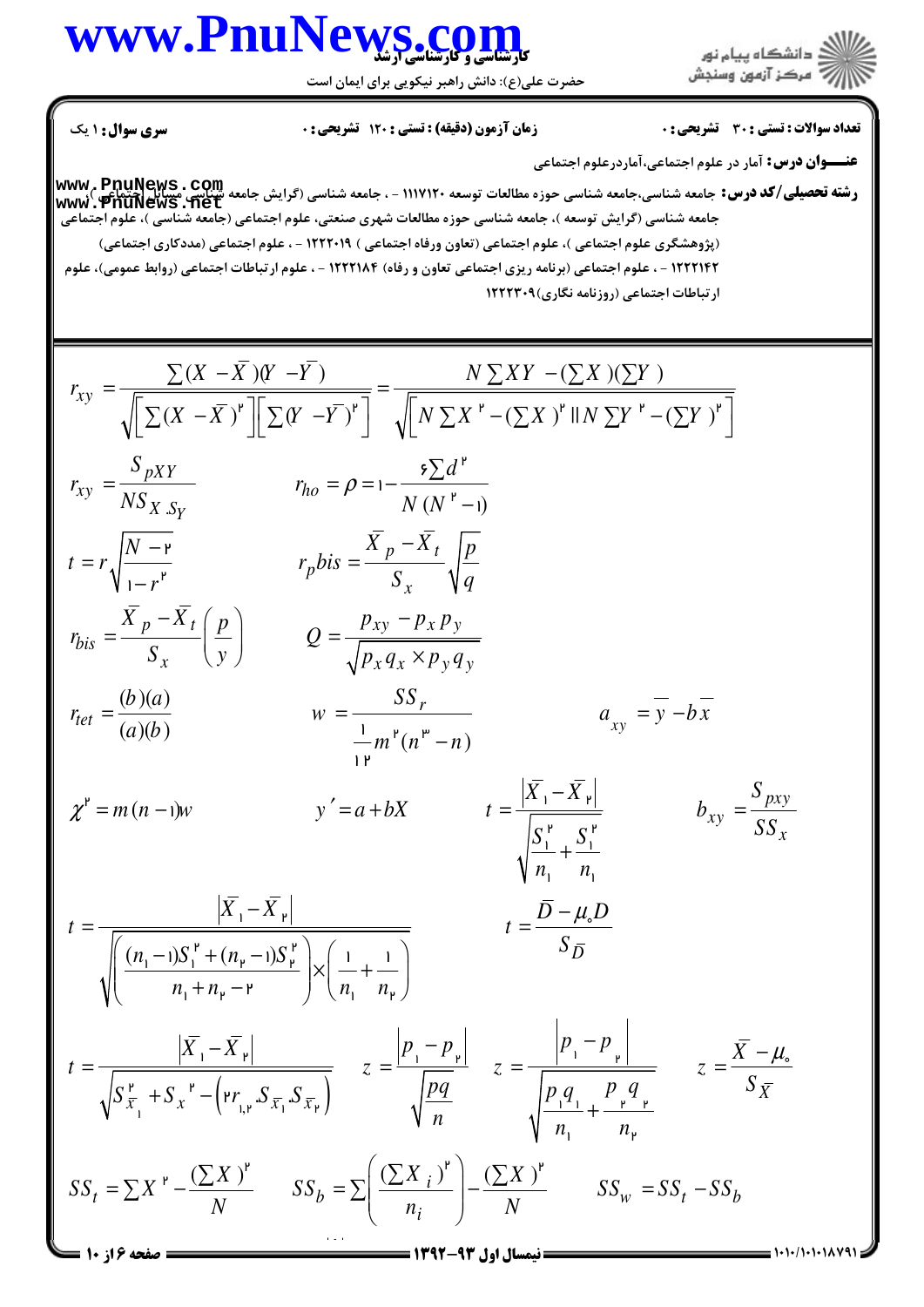#### كارشناسي و كارشناسي ارشد **[www.PnuNews.com](http://www.PnuNews.com)**

حضرت علي(ع): دانش راهبر نيكويي براي ايمان است



**عنــــوان درس:** آمار در علوم اجتماعی،آماردرعلوم اجتماعی

تعداد سوالات : تستي تشريحي زمان آزمون (دقيقه) : تستي تشريحي سري سوال & % (: %)(: ( '(: : :

 $c = \sqrt{ }$ 

χ

ر<br>بار

+

χ

\_<br>}

**www , PnuNews , COm**<br>ر**شته تحصیلی/کد درس:** جامعه شناسی،جامعه شناسی حوزه مطالعات توسعه ۱۱۱۷۱۲۰ - ، جامعه شناسی (گرایش جامعه شباسی مسائل جامعه شناسي (گرايش توسعه )، جامعه شناسي حوزه مطالعات شهري صنعتي، علوم اجتماعي (جامعه شناسي )، علوم اجتماعي (پژوهشگری علوم اجتماعی )، علوم اجتماعی (تعاون ورفاه اجتماعی ) ۱۲۲۲۰۱۹ - ، علوم اجتماعی (مددکاری اجتماعی) ۱۲۲۲۱۴۲ - ، علوم اجتماعی (برنامه ریزی اجتماعی تعاون و رفاه) ۱۲۲۲۱۸۴ - ، علوم ارتباطات اجتماعی (روابط عمومی)، علوم ار تباطات اجتماعی (روزنامه نگاری) ۱۲۲۲۳۰۹ **[www.PnuNews.net](http://pnunews.net)**

$$
\tau_a = \frac{N_s - N_d}{T} \qquad \gamma = \frac{N_s - N_d}{N_s + N_d} \qquad d_{x \, iy} = \frac{N_s - N_d}{N_s + N_d + T_X}
$$
\n
$$
\tau_c = \frac{N_s - N_d}{N^{\nu} \left(\frac{m - 1}{m}\right)} \qquad \rho_c = \sqrt{\frac{X^{\nu}}{N \sqrt{(k - 1)(l - 1)}}} \qquad \lambda = \frac{\sum m_y - M_y}{N - M_y}
$$

$$
=\sqrt{\frac{\chi^{\mathsf{P}}}{\chi^{\mathsf{P}}+N}}\qquad \qquad \chi^{\mathsf{P}}=\frac{N\left[|ad-bc|-\frac{N}{\mathsf{P}}\right]}{ef\cdot g\cdot h}
$$

$$
q = \frac{\overline{X}_{H} - \overline{X}_{L}}{\sqrt{\frac{MS_{w}}{n}}} \qquad t_{\leftarrow w} = \frac{|\hat{c}|}{\sqrt{MS_{w} \sum_{i=1}^{w} \sum_{i=1}^{n} r}} \qquad t = \sqrt{(k-1)F(a, k-1, df_{w})}
$$
\n
$$
t = \frac{|\hat{c}|}{\sqrt{MS_{w} \sum_{i=1}^{n} \sum_{i=1}^{n} r}} \qquad HSD = q(\alpha, df_{w}, k) \cdot \sqrt{\frac{MS_{w}}{n}}
$$

$$
t = \frac{P}{\sqrt{MS_w(\frac{1}{n_1} + \frac{1}{n_v})}}
$$
  $HSD = q(\alpha, df_w, k).\sqrt{\frac{MS}{n}}$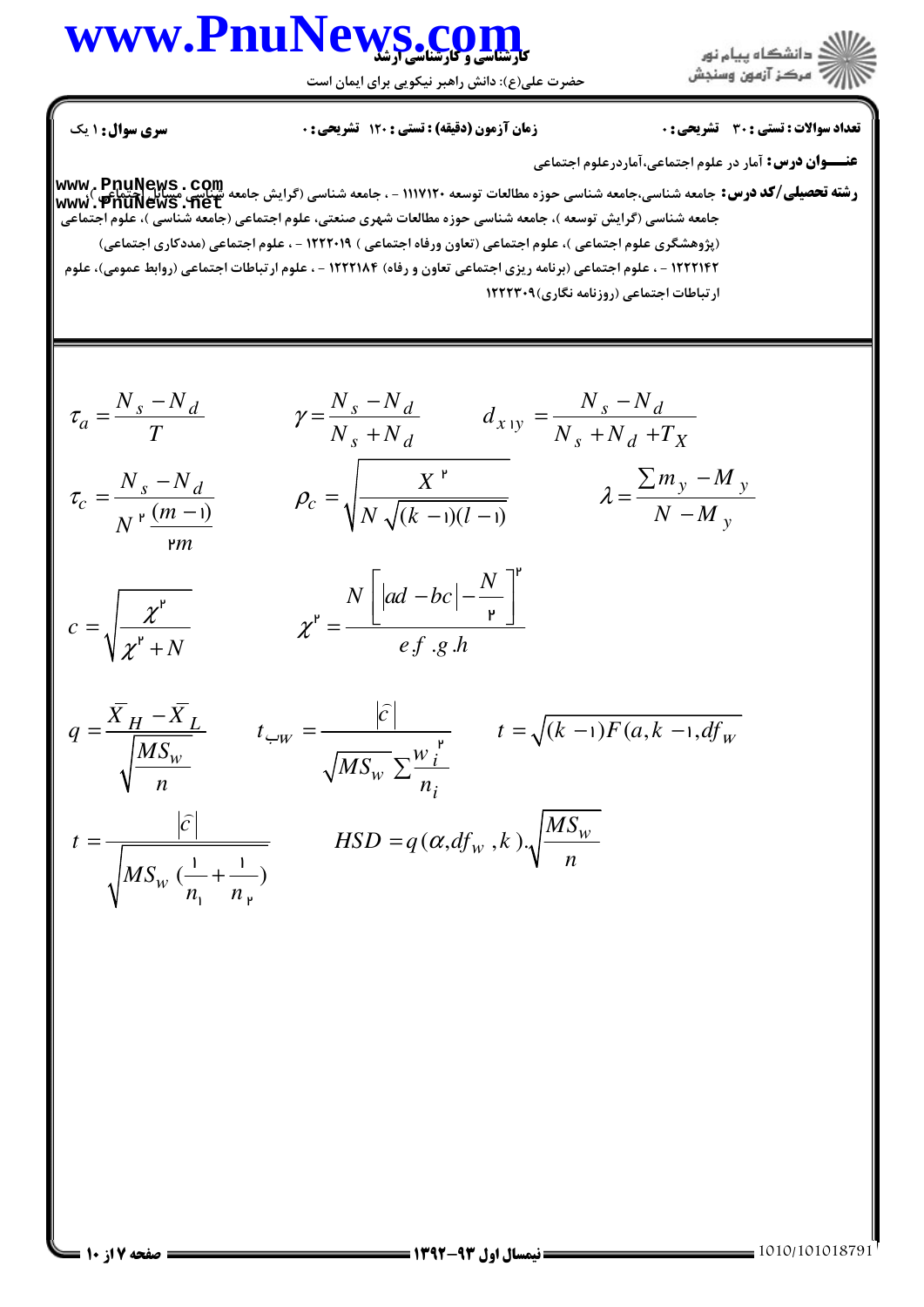حضرت علی(ع): دانش راهبر نیکویی برای ایمان است

زمان آزمون (دقيقه) : تستى



تعداد سوالات : تستى : 30 - تشريحي : 0

**عنـــوان درس:** آمار در علوم اجتماعي،آماردرعلوم اجتماعي www:PnuNews:net جامعه شناسی (گرایش توسعه )، جامعه شناسی حوزه مطالعات شهری صنعتی، علوم اجتماعی (جامعه شناسی )، علوم اجتماعی (پژوهشگری علوم اجتماعی )، علوم اجتماعی (تعاون ورفاه اجتماعی ) ۱۲۲۲۰۱۹ - ، علوم اجتماعی (مددکاری اجتماعی) علوم اجتماعی (برنامه ریزی اجتماعی تعاون و رفاه) ۱۲۲۲۱۸۴ - ، علوم ارتباطات اجتماعی (روابط عمومی)، علوم ، - ۱۲۲۲۱۴۲ ار تباطات اجتماعی (روزنامه نگاری) ۱۲۲۲۳۰۹

$$
v = \sqrt{\frac{x^{\nu}}{N \cdot \min(k - i, t - i)}} \qquad x^{\nu} = \frac{N (ad - bc)^{\nu}}{e f g h}
$$
\n
$$
\tau y = \frac{E_{1} - E_{\nu}}{E_{1}} \qquad E_{1} = \sum_{j=1}^{z} \frac{(N - n_{j})}{N} n_{j}
$$
\n
$$
E_{\nu} = \sum_{i=1}^{k} \sum_{j=1}^{l} \frac{(n_{i} - n_{ij})}{n_{i}} n_{ij} \qquad d_{y w} = \frac{N_{s} - N_{d}}{N_{s} + N_{d} + T_{y}}
$$
\n
$$
\tau_{b} = \sqrt{d_{y w} \times d_{x y}} \qquad \lambda = \frac{\sum_{j=1}^{m} \sum_{j=1}^{M} (N - 1)}{N - My} \qquad T = C_{n}^{\prime} = \frac{N}{\nu} (N - 1)
$$
\n
$$
Q = \frac{ad - bc}{ad + bc} \qquad c = \sqrt{\frac{x^{\nu}}{x^{\nu} + N}} \qquad \varphi = \frac{|ab - bc|}{\sqrt{e f g h}}
$$
\n
$$
d = |\overline{x} - \mu| \qquad s_{d} = \sqrt{\frac{ss_{1} + ss_{\nu}}{n_{1} + n_{\nu} - r_{n_{1}} + \frac{1}{n_{\nu}}}} \qquad ss_{T} = \sum_{i} \sum_{j} x_{ij}^{\nu} - CF_{T}
$$
\n
$$
s_{\varepsilon} = ss_{T} - ss_{a} \qquad E_{(x)} = n p \qquad \chi^{\nu} = \sum_{i} \sum_{j} \frac{(n_{i} - n_{ih})^{\nu}}{n_{ih}}
$$
\n
$$
q = \frac{\overline{X}_{H} - \overline{X}_{L}}{\sqrt{\frac{MS_{w}}{n}}} \qquad t_{\omega w} = \frac{\left|\overline{c}\right|}{\sqrt{MS_{w} \sum \frac{w_{i}^{\nu}}{n_{i}}}} \qquad t = \sqrt{(k - 1)F(a, k - 1, df_{w})}
$$
\n
$$
t = \frac{\left|\overline{c}\right|}{\sqrt{MS_{w} \left(\frac{1}{n_{1}} + \frac{1}{n_{\nu}}\right)}} \qquad \text{HSD} = q(\alpha, df_{w}, k) \sqrt{\frac{MS_{w}}{n}}
$$

 $= 1.1.11.111141$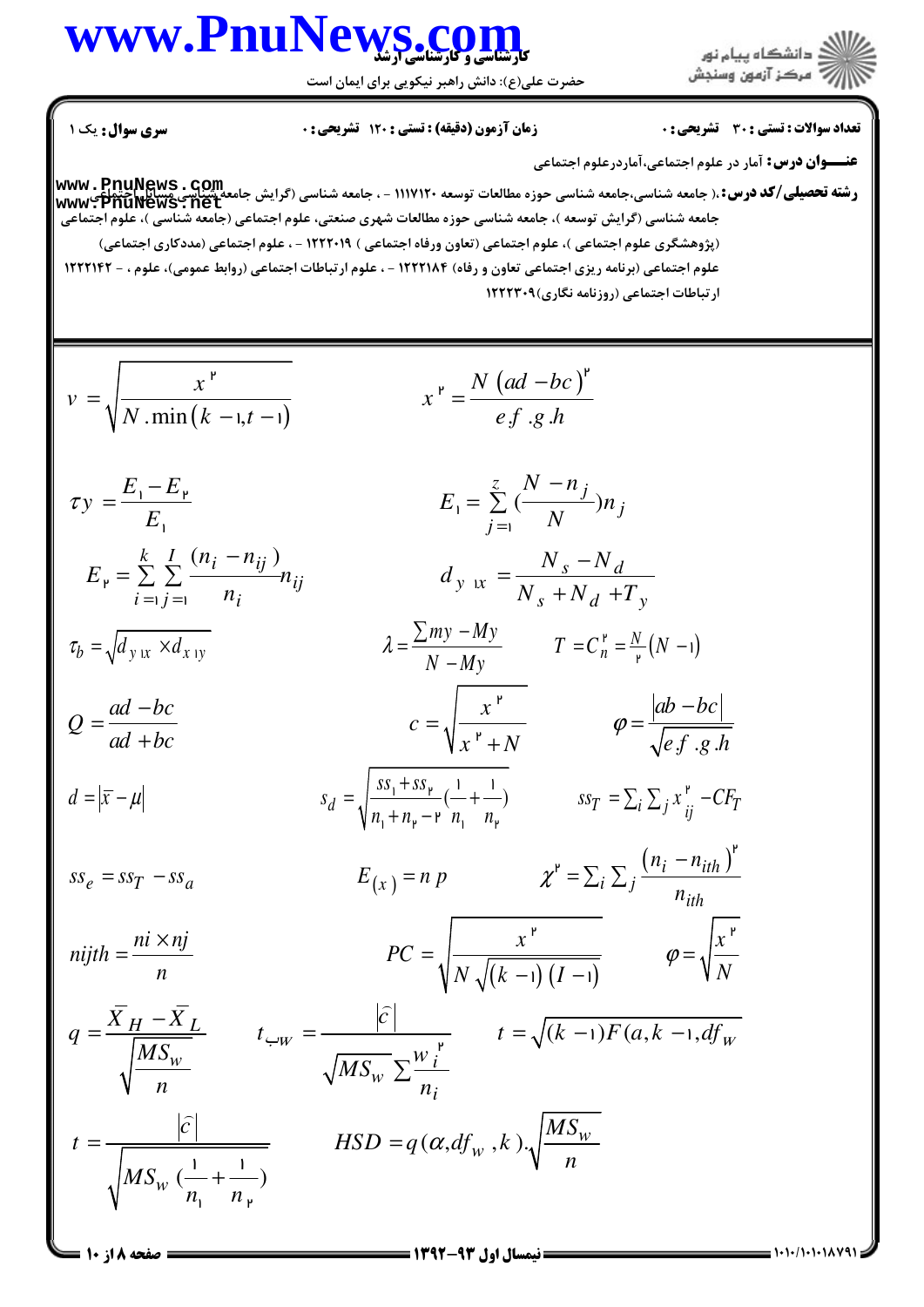حضرت علی(ع): دانش راهبر نیکویی برای ایمان است



**عنـــوان درس:** آمار در علوم اجتماعي،آماردرعلوم اجتماعي www ، PnuNews ، Com<br>و**شته تحصیلی/کد درس:** جامعه شناسی،جامعه شناسی حوزه مطالعات توسعه ۱۱۱۷۱۲۰ - ، جامعه شناسی (گرایش جامعه شناسی مسائل<br>Www ، PnuNews ، net<br>یامعه شناسی به علوم اجتماعی (گرایش توسعه )، جامعه شناسی حوزه مطالعا

(پژوهشگری علوم اجتماعی )، علوم اجتماعی (تعاون ورفاه اجتماعی ) ۱۲۲۲۰۱۹ - ، علوم اجتماعی (مددکاری اجتماعی) ۱۲۲۲۱۴۲ - ، علوم اجتماعی (برنامه ریزی اجتماعی تعاون و رفاه) ۱۲۲۲۱۸۴ - ، علوم ارتباطات اجتماعی (روابط عمومی)، علوم ارتباطات اجتماعی (روزنامه نگاری) ۱۲۲۲۳۰۹

$$
S_e = \sqrt{\frac{\sum (Y - Y^{\dagger})^{\mathfrak{p}}}{n}} = \sqrt{\frac{e^{\mathfrak{p}}}{n}}
$$
  

$$
\chi^{\mathfrak{r}} = \frac{N \left[ |ad - bc| - \frac{N}{\tau} \right]^{\mathfrak{r}}}{e \cdot f \cdot g \cdot h}
$$
  

$$
N = \frac{k}{\sum_{n_i}^{1}} \qquad \chi^{\mathfrak{p}} = \sum \frac{(o - E)^{\mathfrak{p}}}{E}
$$

$$
\sigma_{u} = \sqrt{\frac{n_{1} . n_{\nu} (n_{1} + n_{\nu} + 1)}{1 \nu}} \qquad \qquad \mu_{u} = \frac{n_{1} . n_{\nu}}{\nu}
$$
\n
$$
v = \sqrt{\frac{x^{\nu}}{N . \min(k - 1, t - 1)}} \qquad \qquad x^{\nu} = \frac{N (ad - bc)^{\nu}}{e f . g . h}
$$

$$
\tau y = \frac{E_1 - E_\nu}{E_1}
$$
\n
$$
E_1 = \sum_{j=1}^{z} \frac{(N - n_j)}{N} n_j
$$
\n
$$
E_r = \sum_{i=1}^{k} \sum_{j=1}^{l} \frac{(n_i - n_{ij})}{n_i} n_{ij}
$$
\n
$$
d_{y \text{ in}}} \qquad d_{y \text{ in}}} \qquad d_{y \text{ in}}} \qquad d_{y \text{ in}}} \qquad d_{y \text{ in}}} \qquad d_{y \text{ in}}} \qquad d_{y \text{ in}}} \qquad d_{y \text{ in}}} \qquad d_{y \text{ in}}} \qquad d_{y \text{ in}}} \qquad d_{y \text{ in}}} \qquad d_{y \text{ in}}} \qquad d_{y \text{ in}}} \qquad d_{y \text{ in}}} \qquad d_{y \text{ in}}} \qquad d_{y \text{ in}}} \qquad d_{y \text{ in}}} \qquad d_{y \text{ in}}} \qquad d_{y \text{ in}}} \qquad d_{y \text{ in}}} \qquad d_{y \text{ in}}} \qquad d_{y \text{ in}}} \qquad d_{y \text{ in}}} \qquad d_{y \text{ in}}} \qquad d_{y \text{ in}}} \qquad d_{y \text{ in}}} \qquad d_{y \text{ in}}} \qquad d_{y \text{ in}}} \qquad d_{y \text{ in}}} \qquad d_{y \text{ in}}} \qquad d_{y \text{ in}}} \qquad d_{y \text{ in}}} \qquad d_{y \text{ in}}} \qquad d_{y \text{ in}}} \qquad d_{y \text{ in}}} \qquad d_{y \text{ in}}} \qquad d_{y \text{ in}}} \qquad d_{y \text{ in}}} \qquad d_{y \text{ in}}} \qquad d_{y \text{ in}}} \qquad d_{y \text{ in}}} \qquad d_{y \text{ in}}} \qquad d_{y \text{ in}}} \qquad d_{y \text{ in}}} \qquad d_{y \text{ in}}} \qquad d_{y \text{ in}}} \qquad d_{y \text{ in}}} \qquad d_{y \text{ in}}} \qquad d_{y \text{ in}}} \qquad d_{y \text{ in}}} \qquad d_{y \text{ in}}} \qquad d_{y \text{ in}}} \qquad d_{y \text{ in}}} \qquad d_{y \text{ in}}} \qquad d_{y \text{ in}}} \qquad d_{y \text{ in}}} \qquad d_{y \text{ in}}} \qquad d_{y \text{ in}}} \qquad d_{y \text{ in
$$

$$
d = |\bar{x} - \mu| \qquad s_d = \sqrt{\frac{ss_1 + ss_1}{n_1 + n_2 - r} (\frac{1}{n_1} + \frac{1}{n_2})} \qquad ss_T = \sum_i \sum_j x_{ij}^r - CF_T
$$

 $E_{\nu} =$ 

 $-1)$